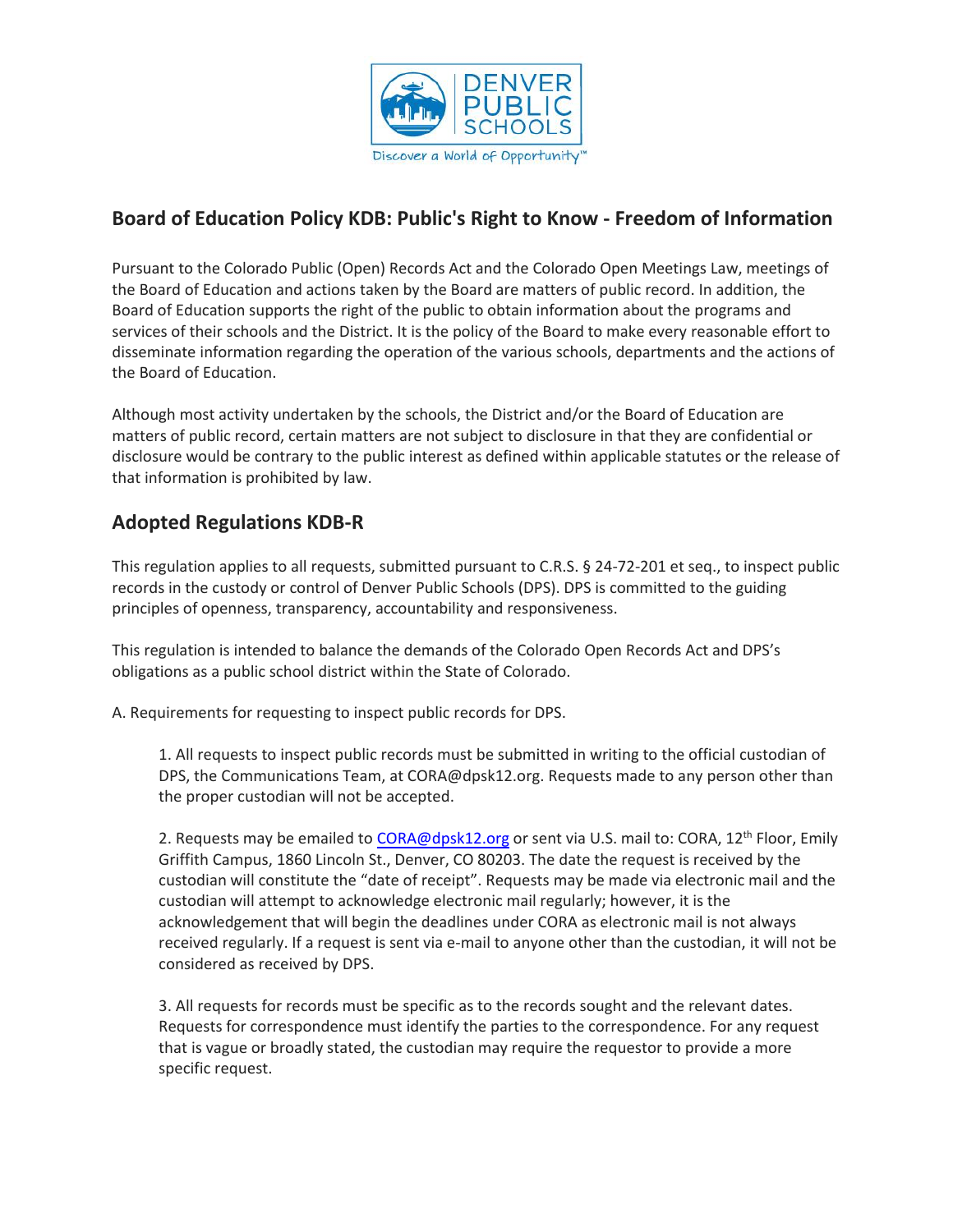

4. If a requestor is unable to identify the specific document(s) sought, the requestor is encouraged to contact the relevant custodian in advance of submitting a request for assistance in providing the requisite specificity.

5. There are several categories of information that are protected by State and Federal law. These categories of information will not be disclosed.

6. DPS is not required by the Act to construct or create a record that does not exist. Nor is DPS required to manipulate or analyze information in a new way in order to respond to a request.

7. Time for response to records requests shall be as follows:

a. The normal time for production shall be three (3) working days; beginning on the first business day after the request is received.

b. Such period may be extended upon determination by the custodian that extenuating circumstances exist. Such period of extension shall not normally exceed seven (7) working days. The requestor shall be notified of the extension within the three-day period.

8. Requests to inspect records will not take priority over the regular work activities of DPS employees.

9. Charges for copies of requested records shall be as follows:

a. The normal cost for requested documents shall be \$.25 per page or, for documents in non-standard formats, the actual duplication costs.

b. The custodian may charge a research and retrieval fee based on the actual cost of responding to the request; provided, however, that the hourly rate for employee time is \$33.58 per hour, and there shall be no charge for the first hour of employee time. If the custodian charges research and retrieval fees under this paragraph, copying shall be charged at a rate of \$.15 per page.

- c. Payment must be received prior to the requestor receiving copies.
- 10. If charges are expected to exceed \$25, the custodian will provide the requestor with an estimate of the cost of responding prior to responding and may require a deposit. If the requestor wishes to proceed once receiving an estimate, he or she must respond in writing. By responding in writing, the requestor agrees to pay all fees associated with responding to the request. The time between the date of the custodian's estimate and the receipt by the custodian of a written response to proceed will not be counted against the time period set forth above.

11. If a requestor wishes to inspect available records in advance of receiving copies, such inspection shall be by appointment only during normal working hours. Such inspection must be